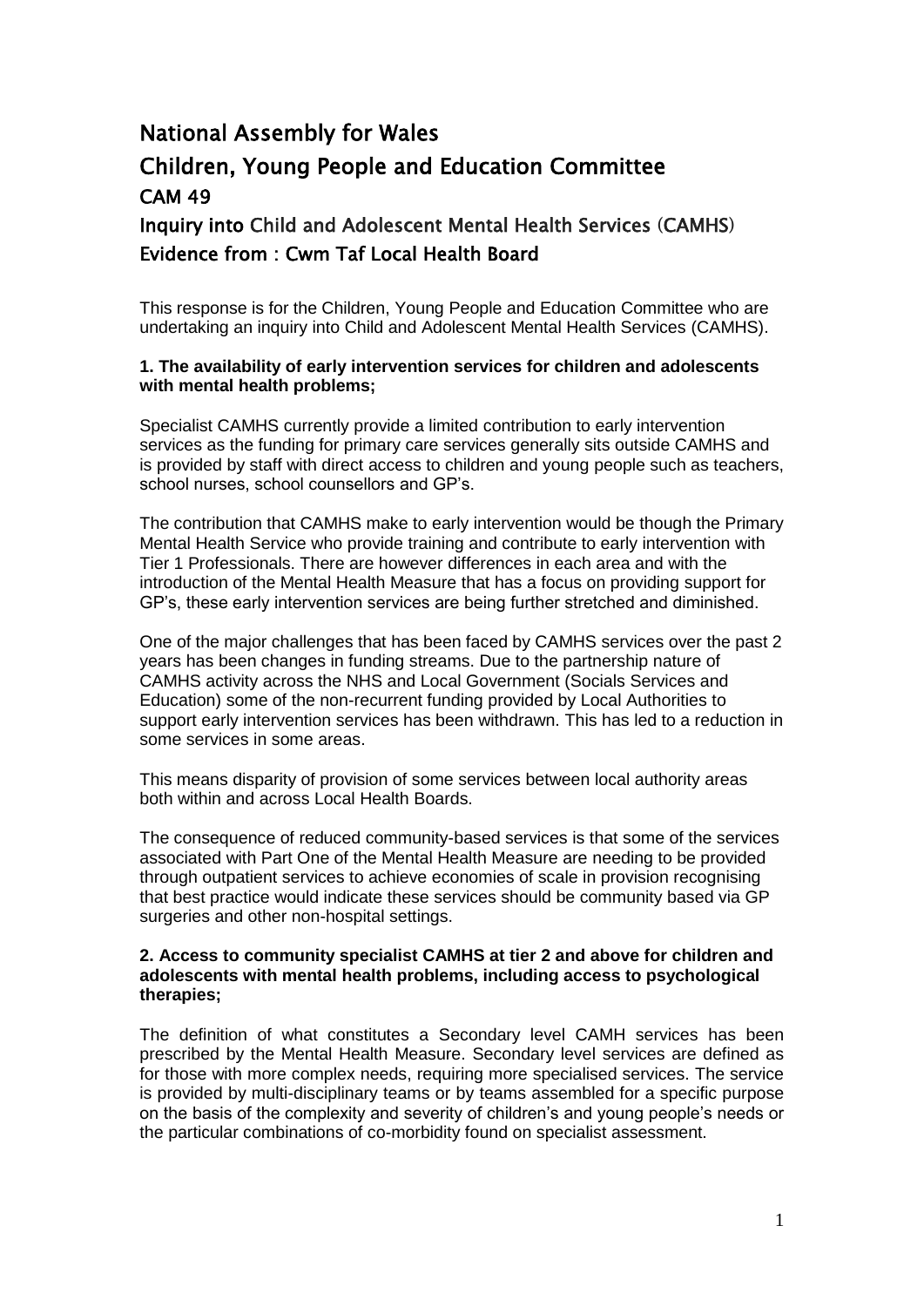Secondary level services are mainly accessed by a referral from a GP, or other Health professionals such as Paediatricians. Referrals are also taken from external partners such as Social Workers and Educational Psychologists. Tier one professionals can also access primary mental health services where available.

The diagram below shows how the tiers map across to the levels of service:



In regards to access to psychological therapies, there is an all Wales Policy for the development of the psychological services. All Health Boards have been required to set up a committee, CAMHS are part of that Committee.

CAMHS have traditionally provided a level of psychological work however there are a limited number of workers who are trained with specialist qualification. It is therefore rare that we can be fully compliant with the NICE guidelines for common conditions.

There is a variation in the provision of psychological therapies in each of the LHB"s which needs to be addressed through a more joined-up commissioning process and will inevitably have resource implications moving forward.

#### **3. The extent to which CAMHS are embedded within broader health and social care services**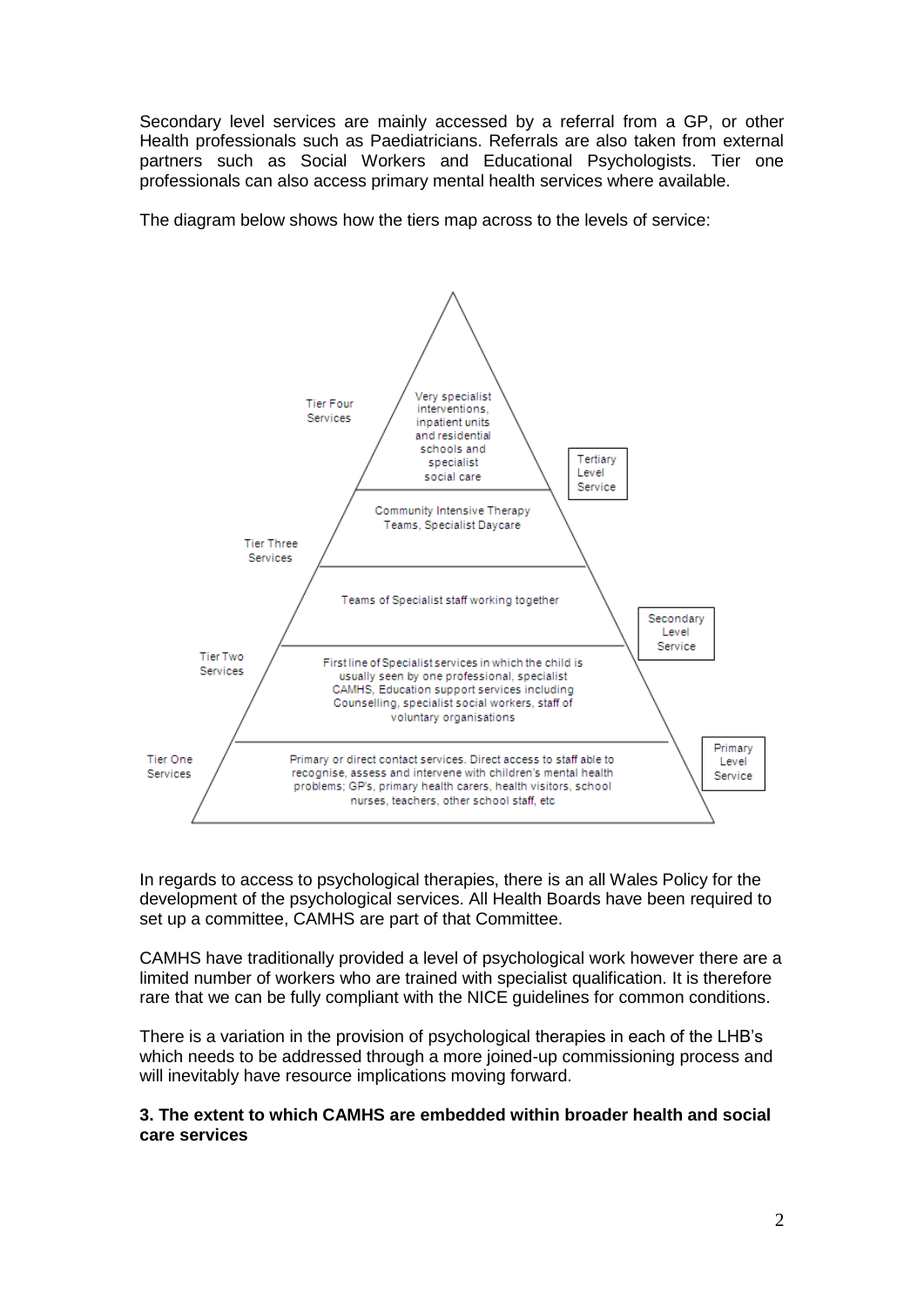The Welsh Government Strategy – Together for Mental Health is an inclusive strategy that recognises that the provision of Mental Health Services is a shared responsibility. There have been multiagency boards set up in each Health Board area that should enable closer working between Health & Social care and other partner agencies. It has been decided in each of the Health Board areas that there will be a CAMHS partnership board development as a subgroup of the age inclusive Together for Mental Health Partnership Boards. These groups are at different stages of development in each of the Health Board areas.

## **4. Whether CAMHS is given sufficient priority within broader mental health and social care services, including the allocation of resources to CAMHS;**

We have benchmarked against both NHS benchmarking that provides National averages and against the recently released Royal College of Psychiatrists document "Building and Sustaining Specialist CAHMS", as in Table 1.

| <b>Benchmarking Data</b><br>Area (per 100,000) | <b>National Averages</b> | Cwm Taf, C&V & ABMU<br><b>CAMHS Averages</b> |
|------------------------------------------------|--------------------------|----------------------------------------------|
| No. staff                                      | 17                       | 5.5                                          |
| <b>Budget</b>                                  | £1.1m                    | £583k (excluding T4)                         |
| New seen (per team)                            | 239                      | 266                                          |
| Follow Up (per team)                           | 1,650                    | 1,734                                        |

## **Table 1: Cwm Taf CAMHS comparison against NHS services Benchmarking report 2012**

As is evidenced in the above table the Cwm Taf CAMHS Directorate (CTUHB, C&VUHB, ABMUHB) has approximately **32%** of the national benchmarked averages for numbers of staff and approximately **50%** of the average budget. Despite these low figures however the teams deal with more than the benchmarked average numbers of both new seen and follow ups as highlighted in Table 2 below;

## **Table 2: Royal College Psychiatrists Guidance - Building and Sustaining Specialist CAMHS (2013)**

| <b>Number of WTE</b><br>clinicians<br>in a team serving a<br>100 000 total<br>population            | Number of new referrals per<br>WTE per year | <b>Total maximum new</b><br>referrals<br>per team per year |
|-----------------------------------------------------------------------------------------------------|---------------------------------------------|------------------------------------------------------------|
| 20.0 (four-star service)<br>24.2 - Teaching Trust                                                   | 40                                          | 800                                                        |
| 10.0 $<$ 40 (referral base<br>with a higher<br>percentage of<br>severe/complex<br>cases, small MDT) | <40                                         | $<$ 400                                                    |
| 5.0 (25% psychiatrist<br>time) <40 (referral                                                        | <40                                         | $<$ 200                                                    |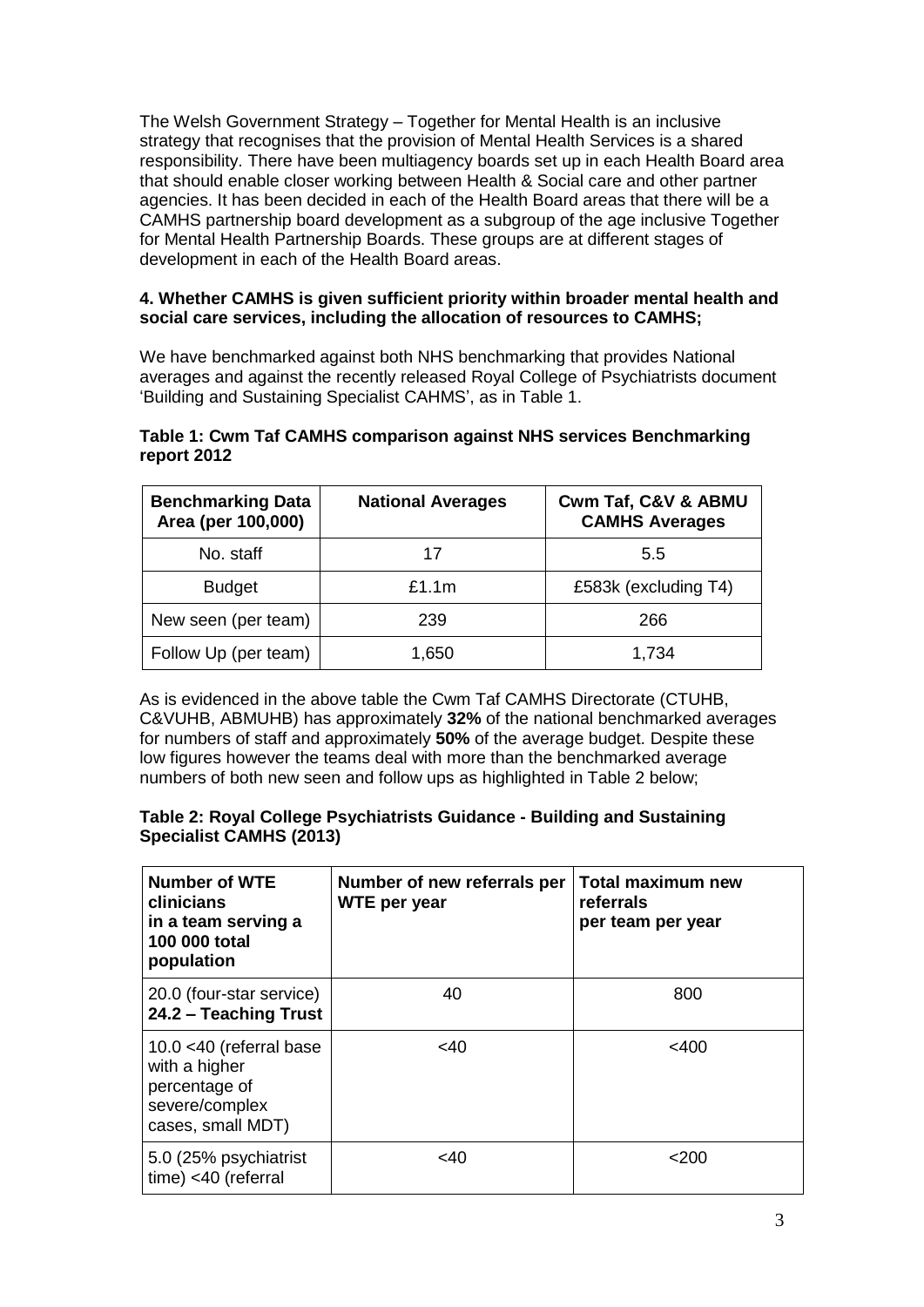| base with much<br>higher percentage of<br>severe/<br>complex cases,<br>smaller MDT) |    |     |
|-------------------------------------------------------------------------------------|----|-----|
| Cwm Taf Service 6.0                                                                 | 44 | 266 |

As illustrated in Table 2 the number of staff recommended by the Royal College of Psychiatrists for a 4 star service is 24.2 for a teaching hospital and we currently have an average across our teams of 6 – this is **25%** of the recommended numbers.

Despite these shortfalls when compared with national benchmarks, the Cwm Taf CAMHS service sustains numbers of new seen and follow up appointments above the average numbers normally seen with much more staff.

As is highlighted in the tables above there has been significant additional investment in England. In addition to this the implementation of the Mental Health Measure was intended to focus on Adult Services and older age, and not children, although this age group was brought in later.

#### **5. Whether there is significant regional variation in access to CAMHS across Wales;**

Historically the funding arrangements for CAMHS are different throughout Wales; this has lead to different models being developed due to different funding streams. There has also been a withdrawal of some dedicated funding streams e.g. Cymorth

In the Cwm Taf CAMHS Directorate (CTUHB, C&VUHB, ABMUHB) there are the same referral routes but the amount of Primary Mental Health workers in each area varies so there is a difference in Primary Care.

There are Community Intensive Therapy Team"s in operation in the Cwm Taf Network area and however these types of teams are not in place across all of Wales. This situation impacts on Tier 4 inpatient services especially as there is a knock on effect on admission and discharge planning in the areas where there is no intensive support available.

For neurodevelopmental disorders, historically in Cwm Taf there are no shared care arrangements and pathways are also not developed. In Cardiff & Vale we are improving shared care and have a partial pathway development. Similarly in ABMU there are pathways in place but operationally different across the areas because of historical arrangements.

Neurodevelopmental assessments have historically been undertaken in the Health Boards covered by Cwm Taf CAMHS Network area, however in other Health Boards providing neurodevelopmental services for children they are not seen as part of a specialist CAMHS team. In addition to this, with the implementation of the Mental Health Measure, neurodevelopmental disorders were not taken into consideration as for the most part they would be classed as Part 1 and subject to a 28 day waiting time, under secondary CAMHS for the more complex cases with they would have a 16 week waiting time or if they are under paediatrics they would have a 26 week waiting time target.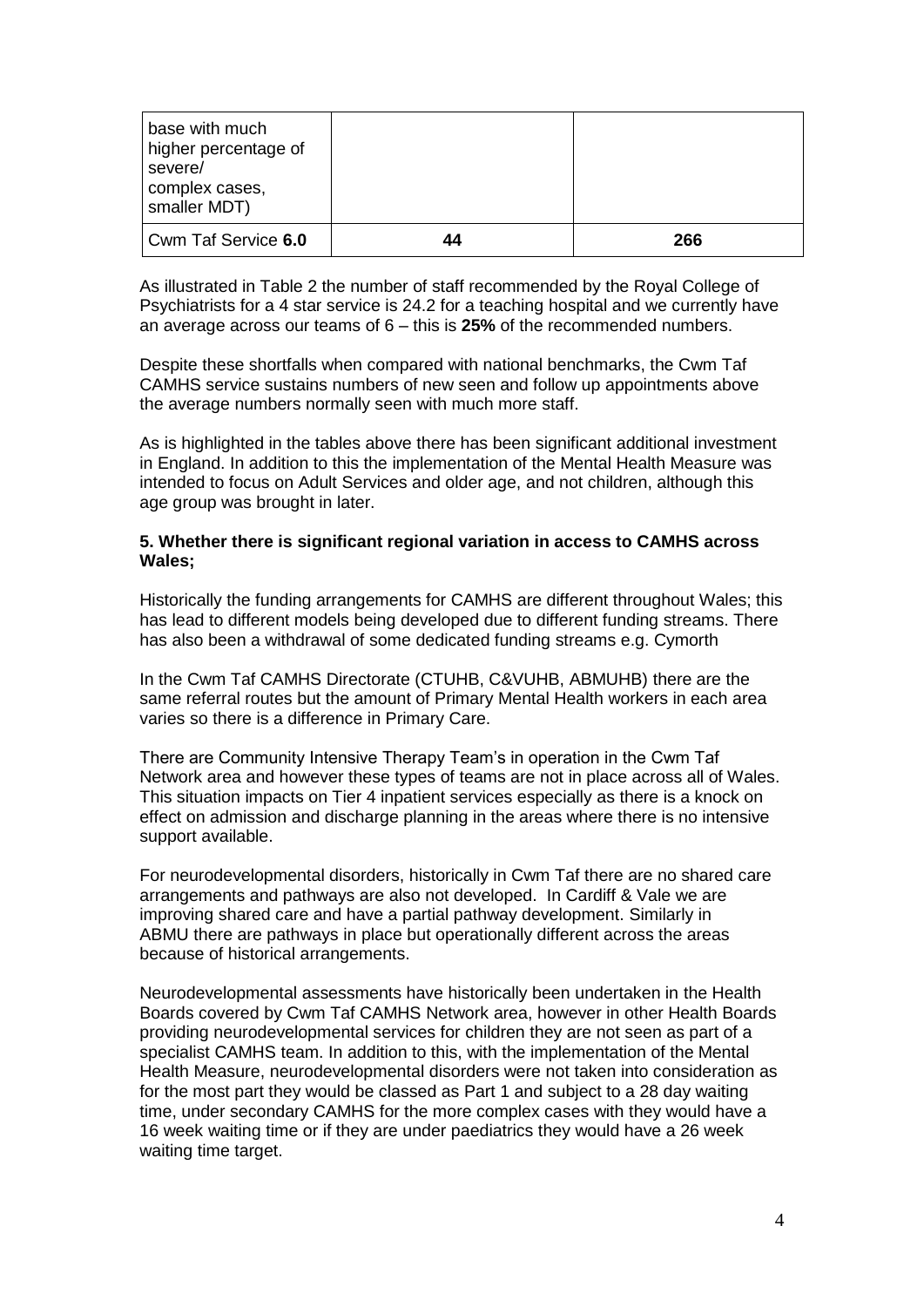#### **6. The effectiveness of the arrangements for children and young people with mental health problems who need emergency services;**

In the Cwm Taf CAMHS Network area CAMHS is available 24 hours a day, out of hours this is supported by Adult Mental Health. The generic CAMHS teams respond to emergencies within office hours and out of hours there is an on-call rota that is accessible through Health Services out of Hours.

During working hours there are differences between the different LHB areas. In ABMU there is the Doctor of the day and there is disparity about access to liaison services which include 16-18 year olds – not taking out any services up to  $18<sup>th</sup>$ In Cwm Taf there is patch based limited community response, with limited community based on Clinical prioritisation throughout working day, that way impact on normal clinic function if / when demand outstrips availability within limited resource of CAMHS.

There are only 14 tertiary CAMHS beds available in South Wales and there is no specialist provision for Children and young people who present in a crisis needing a secondary level bed (i.e. they don"t need a specialist inpatient bed). Adult services in each LHB area are required to have a dedicated bed for young people who present in crisis needing a mental health bed in line with Welsh Government Guidance (attached) and the Mental Health Act Code of Practice (attached).

We also attach a letter from WHSCC confirming the Tertiary commissioning arrangements for Ty Llydiard in light of the change in policy.

#### **7. The extent to which the current provision of CAMHS is promoting safeguarding, children's rights, and the engagement of children and young people;**

There is an expectation of all clinical staff to be trained and updated in all safeguarding procedures and policies. In addition to this there are Senior Nurses in each area and a Head of Nursing to advise of safeguarding and report to Head of Safeguarding in Health Board

There have traditionally been Advocacy services available in the Tier 4 inpatient unit and under Together for Mental Health this has been broadened so that it is now available to all community services.

In Together for Mental Health there is an emphasis on greater engagement with patients and carers, this applies equally to children and young people. It is hoped that the Children and young people"s subgroup of the Together for Mental Health Partnership boards will include representation from Young People.

## **8. Any other key issues identified by stakeholders;**

One of the major issues presently faced by CAMHS is that when the age range was increased to the 18<sup>th</sup> birthday there was no funding transfer from Adult Mental Health Services to reflect the transfer of provision that they had always given to this age group. Very limited funding was provided centrally for this key policy change in 2011/12. This change in the age range has led to a significant increase in the presentation of serious mental illness and crisis presentations. These have impacted significantly on service and we have evidence from the generic teams who have conducted audits and found there has been shown to be an increase in the number of 16-18 year olds referred to from 41% in April to September 2012 to 70% in the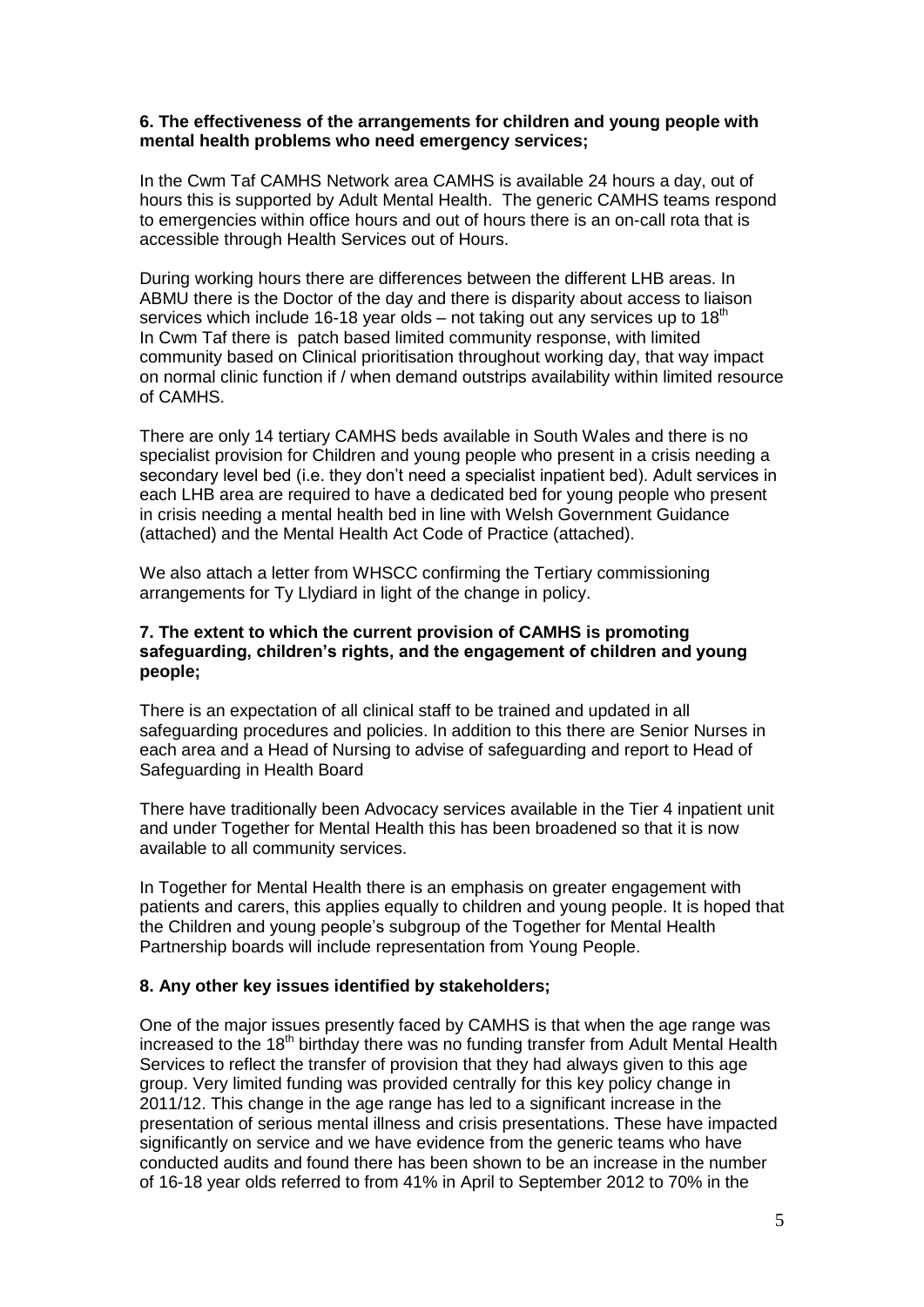same timescale in 2013. This has presented a significant strain upon current limited resources in the Cwm Taf CAMHS Directorate (CTUHB, C&VUHB, ABMUHB).

There have been concerns raised about the Mental Health Measure requirements. Part One of the measure requires that primary mental health support staff are available to GP and this conflicts with the previous Welsh Government Targets for CAMHS Primary Mental Health workers. CAMHS do not get the majority of their referrals to primary mental health via the GP, and there is a risk that the valuable services that are provided by our existing primary mental health workers will be lost due to pressure to meet a Tier One target that is not appropriate for children and young people. The Mental Health Measure also does not take into account historic nature of workforce development in CAMHS e.g. Paediatric nurses are not eligible to carry out a central part of either Part one or Part 2 of the Mental Health Measure and there are very experienced nurses with this speciality in CAMHS who can no longer Care-Coordinate under Part 2 of the Measure,

The Royal College Psychiatry has recommended that there should be 24-40 beds per million population. In South Wales (2.3 million population) there are currently 14 beds commissioned for a general inpatient unit (Ty Llydiard) that has no emergency and limited out of hours assessments. In addition to this there are no commissioned beds in Wales for learning disability or forensic secure placements which means that admissions when necessary are in England.

It is important to note that the current commissioned CAMHS in the Cwm Taf network is a specialist and mainly secondary care service. It is designed and resourced to provide expertise in assessment, treatment, care and advice for children with mental health problems. It is not currently resourced to deal with all low level emotional, behavioural and developmental disorders. These are the domain of tier 1 service such as school councillors, health visitors, GPs, educational psychologists, local authority social workers, etc. Unfortunately there are unrealistic expectations that the special CAMHs service is set up to deal with any form of non-physical disorder in childhood, in particular conduct disorders, and we feel that this may reflect a lack of general resources, training and sign-posting at the tier 1 level over the years.

This is described well by the Royal College of Psychiatrists in the attached report (CR182) *Building and sustaining specialist CAMHS to improve outcomes for children and young people. (please refer to page 15, 27,28 & 29).* We do of course provide an important advisory role where needed and an on-going role where there is co-morbid mental health issues.

Eating Disorders are more prevalent in children and at the severe end of the spectrum it is the main reason for admissions to Ty Llydiard representing about 50% of all admissions. The Cwm Taf network has responded positively to this rising prevalence and at a ward level our doctors and nurses have a high level of skill to address the needs of children with eating disorders. The ward is also supported by a specialist CAMHS dietician with additional support from the Princess of Wales Hospital where Ty Llydiard is sited. We are currently working with WHSCC to commission Tier 4 eating disorder services across south-Wales with Ty Llydiard as the hub for this service improvement, utilising 250k provided by Welsh Government. This will play a key role in admission avoidance and retaining the care and treatment programmes within Wales.

Evidence to demonstrate the quality of care at Ty Llydiard regarding eating disorders was presented to Welsh Government in September 2013 (Appendix 1).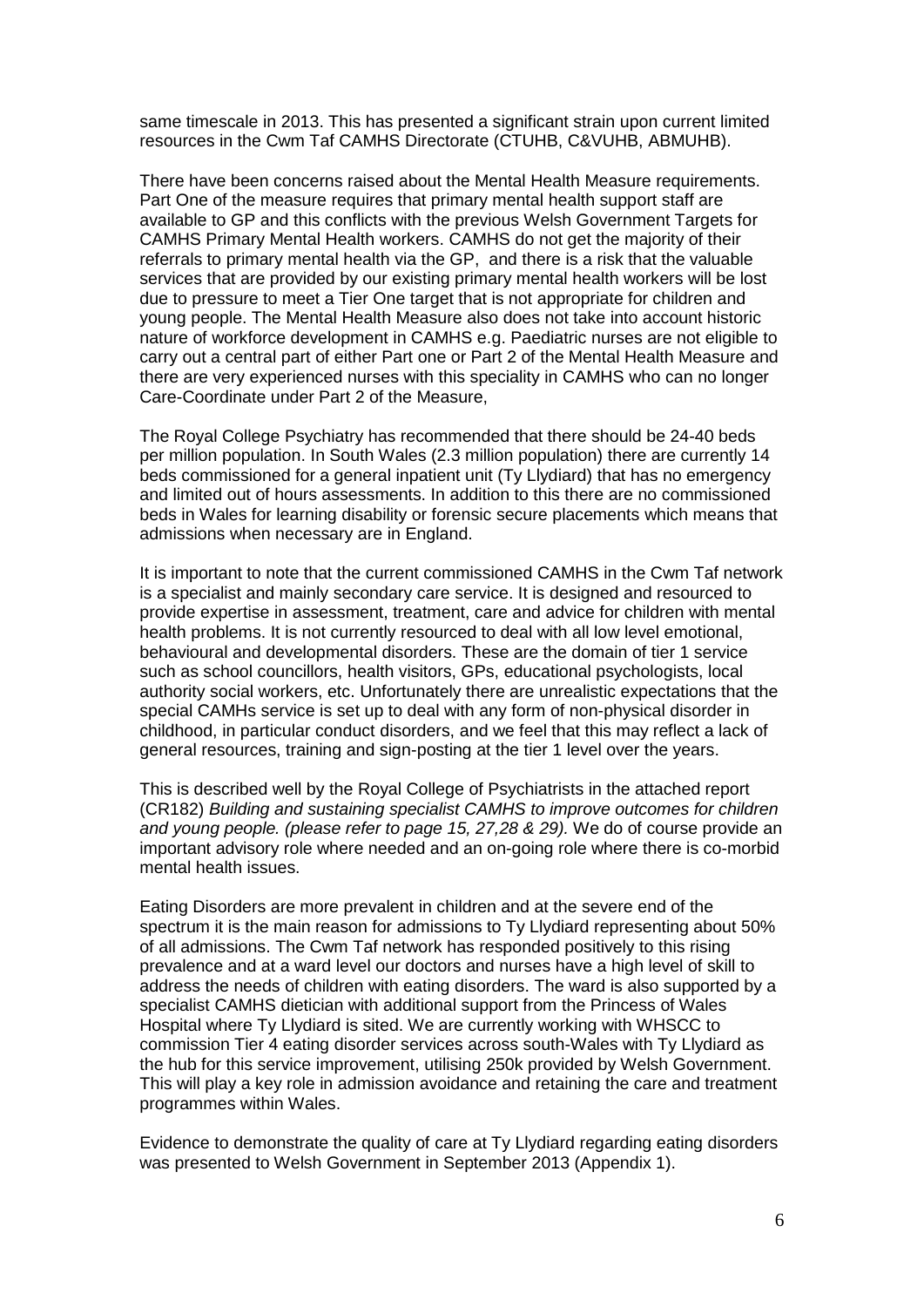# **Eating Disorder (ED) Training at the Ty Llydiard Unit**

Nurses complete the following post graduate training;

- post graduate CAMHS diploma, which includes an ED module
- In service training for Family Therapy
- In service training Cognitive Behaviour therapy with Children.

We also have an on-site Dietician. The unit has a long history of treating eating disorders in the inpatient setting and there are many elements of the service that are adapted for this:

- Specialist therapy team including family therapy, psychology, art psychotherapy, psychotherapy, music therapy – the type of therapy can be adapted to the patient's needs
- Specialist CAMHS Dietician with expertise in eating disorders
- Specialist CAMHS OT with expertise in eating disorders
- Ward protocol for management of eating disorders including meal times, management of food refusal, management of poor physical health

The junior MARSIPAN document discusses different care settings for the management of Anorexia nervosa, and makes a distinction between a generic CAMHS bed and a Specialist Eating Disorder Bed (available within a generic CAMHS unit). It states:

"A unit offering SEDBs for children should be able to provide:

- expertise in nasogastric feeding (insertions may be performed off-site)
- daily biochemistry
- frequent nursing observations, up to and including one-to-one
- observation when indicated
- prevention of anorexic behaviours, e.g. water-loading, excessive exercise
- ECGs, daily if needed
- management of the resisting child including safe holding techniques, and the acute and medium-term paediatric psychopharmacology of children with eating disorders
- use and management of the Mental Health Act 1983 (and its 2007 amendments) in those under 18, with particular reference to the zone of parental control in children with eating disorders – the Mental Capacity Act 2005 in 16- to 18-year olds and the Children Act 2004 in those under 18
- assessment of tissue viability in emaciated patients and treatment of pressure sores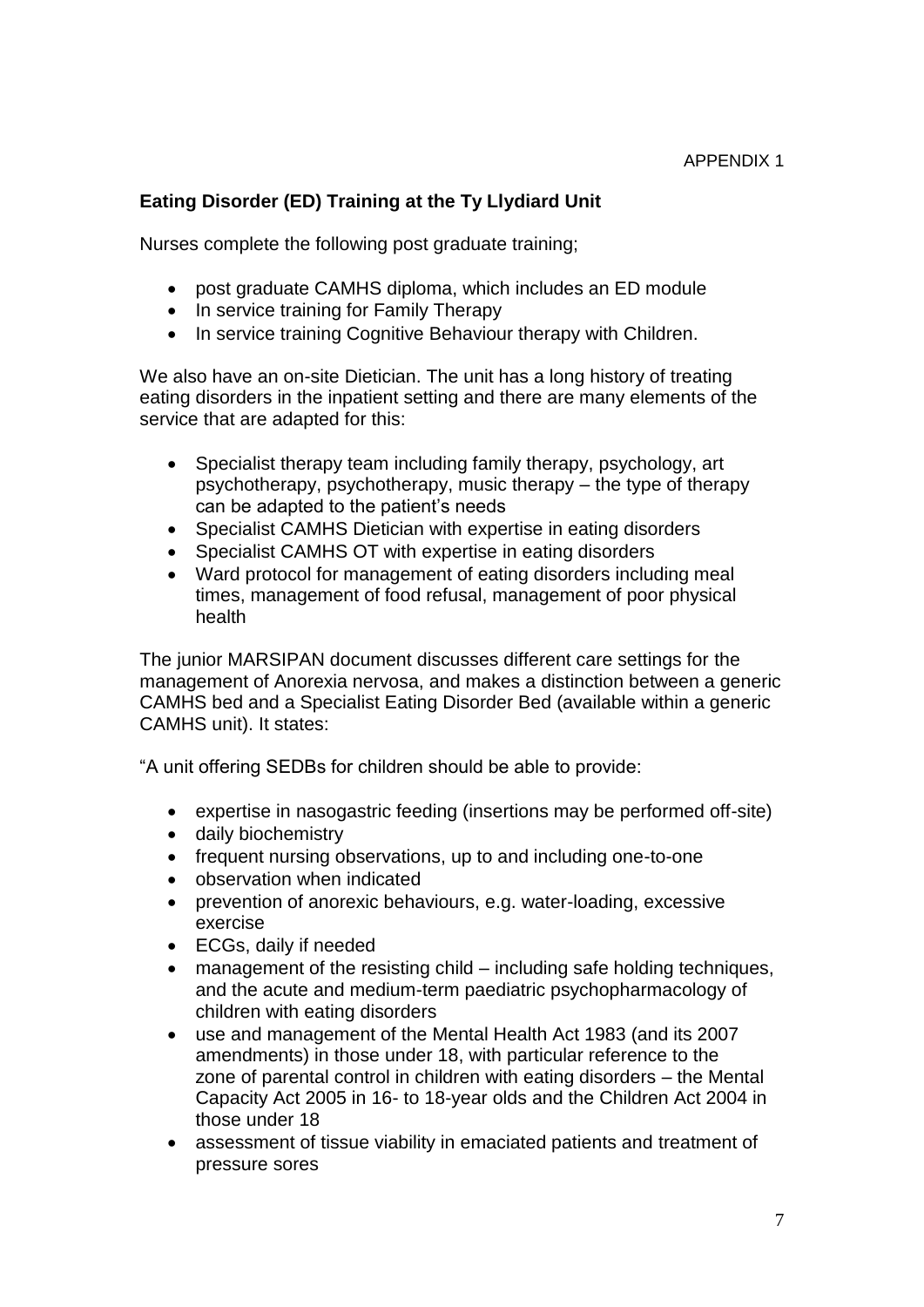- immediate cardiac resuscitation by staff trained to administer resuscitation
- access to advice from paediatricians and paediatric dieticians in a timely and flexibly responsive manner, ideally in the form of a "Junior MARSIPAN' group."

Ty Llidiard has access to every one of these points and our Dietician reports that nurses are adequately trained in all of these or can access expertise via links to the Princess of Wales Hospital or Cwm Taf services.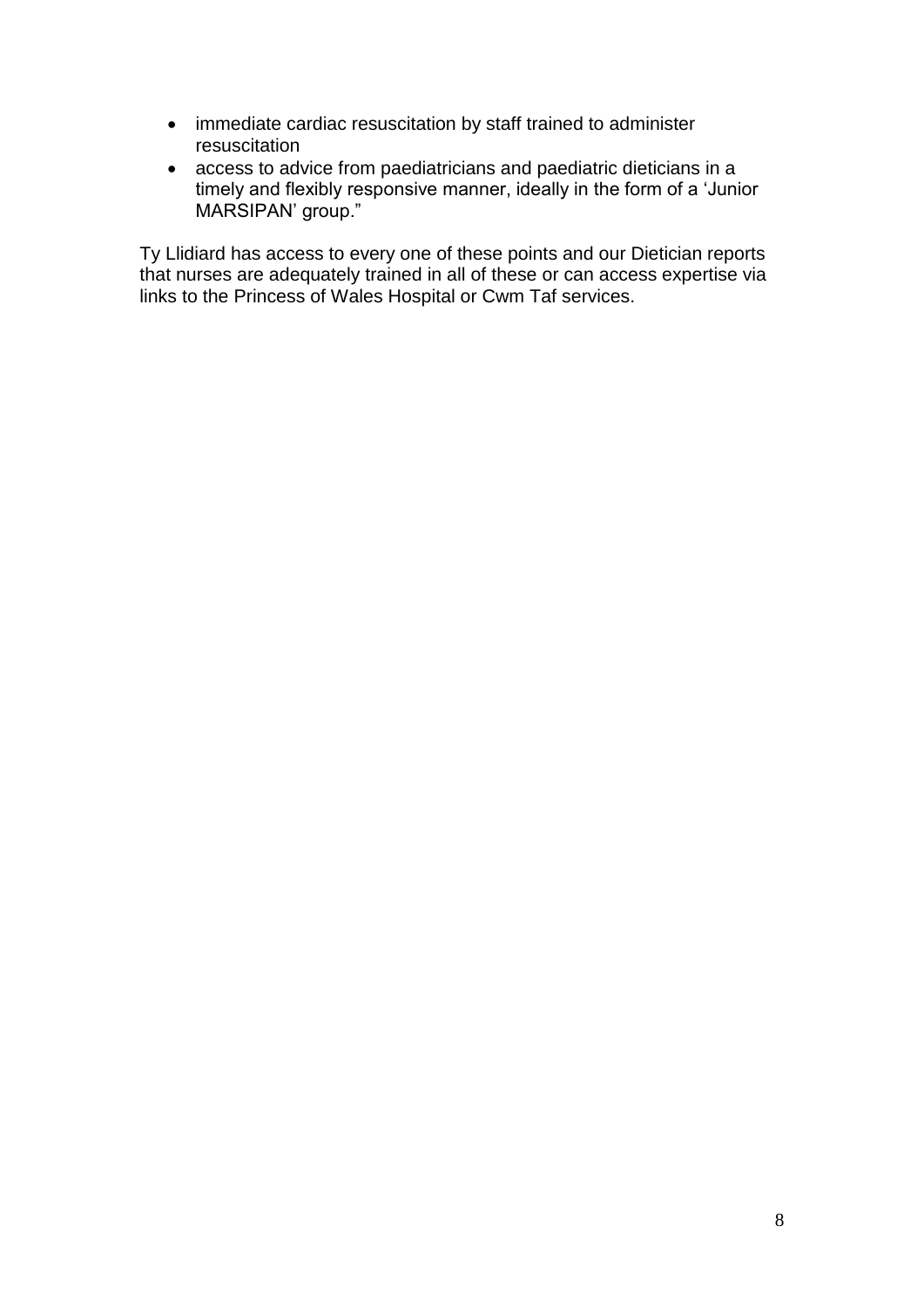

Pwyllgor Gwasanaethau Iechyd Arbenigol Cymru (PGIAC) **Welsh Health Specialised** Services Committee (WHSSC)

Your ref/eich cyf: Our ref/ein cyf: DP/NJ/DD Date/dyddiad: 11 April 2012 Tel/ffôn: 01443 443 443 Ext Fax/ffacs: 01443 860297 Email/ebost: [Daniel.phillips@wales.nhs.uk](mailto:Daniel.phillips@wales.nhs.uk)

See Distribution List

Dear all

# **Tier 4 CAMHS - Change in policy with regard 16 and 17 year old patients**

The Welsh Government published the 'Breaking the Barriers' action plan for CAMHS in 2010. This plan outlined a change in policy regarding the treatment of 16 and 17 year old young people requiring mental health services. The policy states that from 1 April 2012 CAMH services should have primary responsibility for assessing and treating all children and young people up to the age of 18 years. Previously, the policy position was that only young people in school accessed CAMHS, and all other 16 and 17 year olds accessed services provided by adult mental health teams.

In order to support this change in policy, WHSSC has been working with the Tier 4 teams in North and South Wales to assess the impact on services. Discussions are ongoing about the impact on capacity in inpatient services in South Wales and the possibility of investing in a consistent community intensive support model across South Wales to ensure the best use of the facility at Ty Llidiard.

WHSSC will be setting up joint meetings with the Tier 4 service, ABHB, Powys and Hywel Da Health Boards to discuss these proposals in the near future. In North Wales discussions are also ongoing about a community intensive support model within the BCUHB area. The intention is that a recommendation on these proposals will be put to the WHSSC Joint Committee in June.

In the meantime WHSSC has been working with both Tier 4 services to amend the admission criteria for Tier 4 CAMHS inpatient services and the existing community intensive treatment teams. These have been amended to reflect the policy change and also to ensure consistency across Wales. The criteria have been agreed jointly by WHSSC, the Tier 4 services in Wales, and the CAMHS Advisor to the Welsh Government and are attached.

To reflect this work regarding the service models and admission criteria, the Tier 4 CAMHS Specialised Services Policy will also be